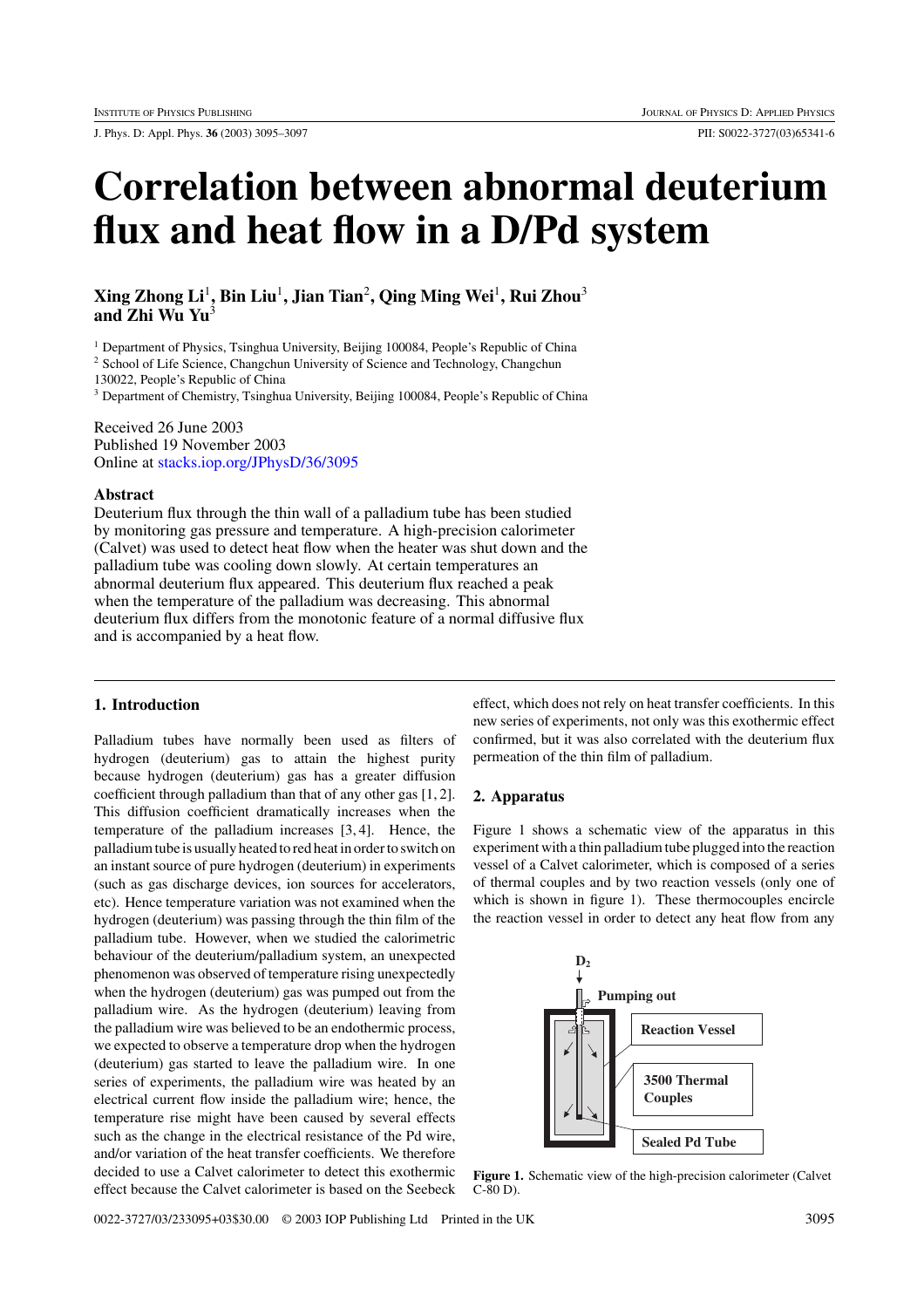#### X Z Li *et al*

heat sources within the reaction vessel. In order to increase precision, two identical vessels are arranged symmetrically and are connected electrically in series in reversed polarity in order to cancel the effect of the environment due to fluctuation in the ambient temperature. This palladium tube  $(26 \text{ mm} \times$  $0.1$  mm  $\times$   $\oslash$ 4 mm) is sealed at one end, and deuterium gas is fed through the other end. The reaction vessel is pumped by a vacuum pump through the co-axial tube at the top of the reaction vessel in order to generate a pressure difference across the thin wall of the palladium tube. The deuterium flux through the thin wall is very low because the diffusion coefficient of hydrogen (deuterium) gas in palladium at room temperature is quite low. The Calvet calorimeter has been designed to heat the two vessels homogeneously using heaters embedded in the insulator surrounding the two vessels. This Calvet calorimeter (C-80D) was imported from a French company (Setaram), and it is designed to be sensitive to a heat flow of  $1 \mu W$ , and it has been calibrated with a standardized vessel equipped with a standard electrical heater. When we heated the vessels and the tube, the deuterium flux across the thin wall of the Pd tube gradually increased. This deuterium flux was monitored by the pressure in the reaction vessel while the pump still kept running. All data for pressure, heat flow, and temperature were recorded by a data acquisition system controlled by a computer. When the electrical heaters embedded in the insulator were switched off, the temperature of the system decreased gradually. Since the C-80 Calvet calorimeter is well insulated in a big cylindrical insulator, the cooling process was very slow. It usually took about 10 h to cool the system from 250˚C to 70˚C.

# **3. Results**

Figure 2 shows the results of one of the experiments. The Calvet calorimeter (C-80D) was first uniformly heated to 200˚C by the heater. Deuterium was then fed into the palladium tube inside the reaction vessel. After half an hour, the heater was switched off. While the reaction vessel was cooling down, the vacuum pump was working continuously in order to pump out the permeating deuterium gas. The  $D_2$  pressure inside the Pd tube was about 1.4 atm. The permeation rate was low; hence, the pressure in the vessel was about 150 Pa. When the temperature approached ∼150˚C (see the lower plot in figure 2), the pressure in the reaction vessel started increasing quickly although the pump was still working continuously. At the same time the Calvet calorimeter recorded a heat flow (shown by the thick dash-dot-dash line in the upper plot of figure 2). We then calculated the derivative of the pressure with respect to time  $\frac{dP}{dt}$  in order to monitor the deuterium flux permeating the thin wall of the Pd tube. When this deuterium flux reached a peak (shown by the thin solid line in the upper plot of figure 2), the heat flow also showed a peak. When the temperature decreased further, the deuterium flux decreased to a valley while the heat flow also showed a valley. After the first peak of deuterium flux, there was a second peak before 140˚C, and the heat flow reached its second peak in parallel. We carefully calculated the deuterium flux in order to consider the effect of the continuous pumping, and we obtained the two peaks of the deuterium flux as shown by the thin solid curve in the upper plot of figure 2. There was



**Figure 2.** Correlation between deuterium flux and heat flow: dash-dot-dash line shows the heat flow: solid line in the upper plot shows the deuterium flux across the thin wall of the palladium tube; solid line in the lower plot shows the temperature of the palladium tube.

a small time delay between the two sets of peaks. The peaks of the deuterium flux appeared a little earlier than the peaks of the heat flow. The time delay is about 240 s, and the time constant of the Calvet calorimeter is just about 250 s. When the temperature was lower than 140˚C, the deuterium pressure inside the vessel started dropping because the deuterium flux diminished. The negative value of the heat flow in figure 2 indicated an endothermic effect just after the deuterium flux had stopped. Probably, it had been caused by a desorption process in the reaction vessel due to the dropping of  $D_2$  pressure inside the vessel. This correlation between deuterium flux and the heat flow was confirmed 16 times with the same palladium tube under various  $D_2$  pressure differences.

#### **4. Discussion**

(1) Permeation of deuterium through the thin wall of a palladium tube has been supposed to be a diffusion process, and the deuterium flux assumed to be a monotonic function of temperature, with the diffusion coefficient of deuterium gas inside the palladium decreasing when the temperature decreases. However, what we observed was a different, up and down trend. Moreover, it showed a double peak structure that is not expected if the diffusion coefficient, D, had followed the conventional expression as in [5]:

$$
D = D_0 \exp\left[-\frac{E_a}{T}\right] \tag{1}
$$

Here,  $D_0$  and  $E_a$ , are two constants; T is the temperature in Kelvin. It seems that there may have been some kind